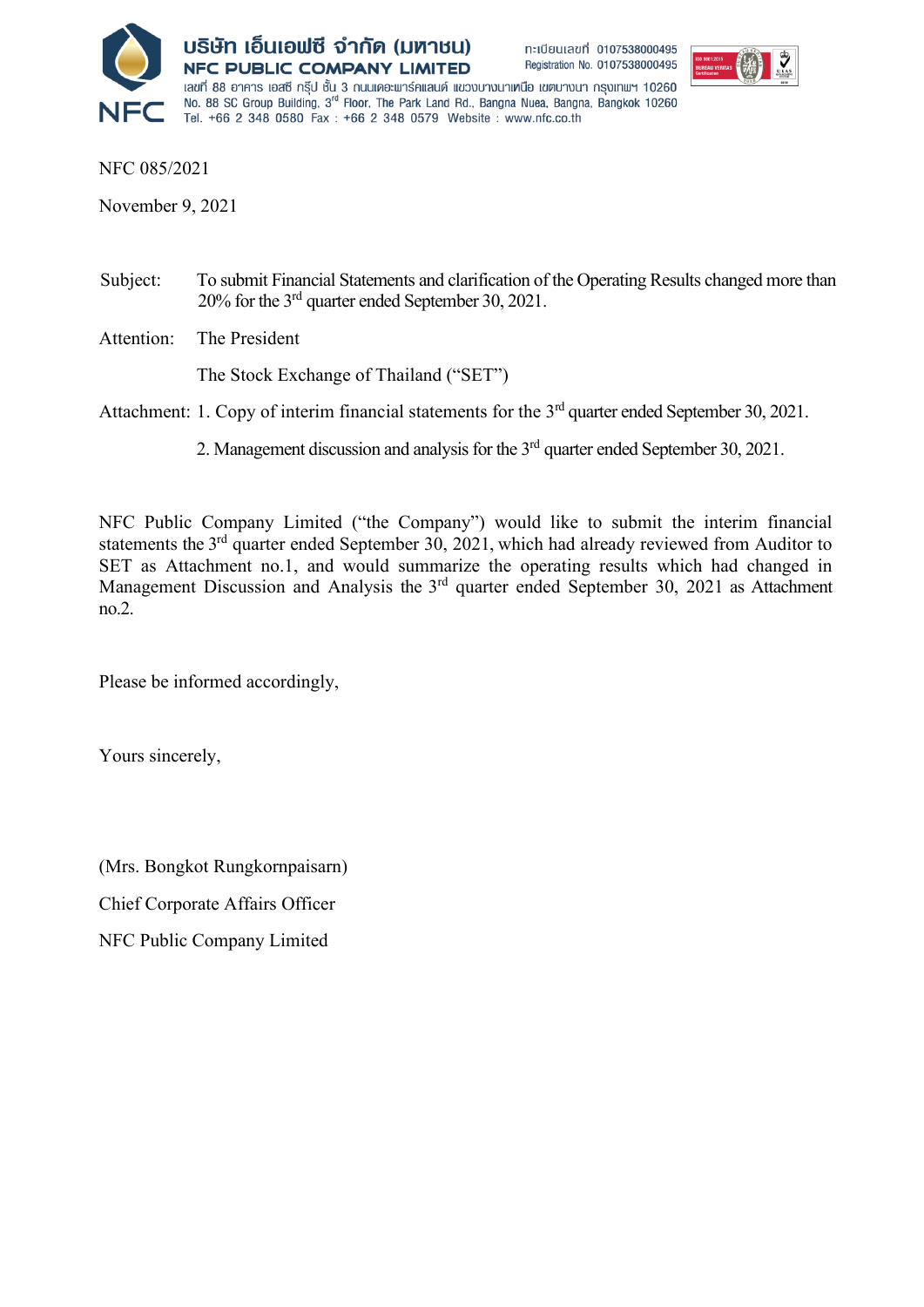# **Management Discussion and Analysis – For Quarter/3 2021**

# **Operating Performance**

For the quarter 3/2021 ended 30 September 2021, the Company's net profit attributable to equity holders of the Company was 4.15 MB., net profit decreased by 1.13 MB. or 21.40% compared to quarter 3/2020.

- Gross Profit decreased by 10.51 MB. or 22.86%
- Other Income increased by 9.99 MB. or 2,270.45%
- Total Expenses increased by 0.99 MB. or 2.57%
- Financial Cost increased by 4.83 MB. or 121.97%
- Tax income increased by 5.21 MB or 391.73%
- Portion of non-controlling interests in subsidiaries not changed

Details are as followings:

## **Revenues from sales and services**

For the quarter 3/2021 ended 30 September 2021, the Company had total revenue from sales and services of 367.75 MB., increased by 207.23 MB. or 129.10% compared to quarter 3/2020 because of.

- $\triangleright$  Revenue from sales of chemical products was 343.41 MB., increased by 209.96 MB. or 157.33% compared to quarter 3/2020 due to
	- Sales of Sulfuric acid increased by 175.36 MB. or 319.36%. due to the sulfuric acid price increased because the global market price increased. Sales volume increased by 14,257 tons or 19.84%.
	- Sales of Ammonia increased by 33.06 MB. or 47.32%. sale volume increased by 104 tons or 2.97%
	- Sales of Ammonium Hydroxide increased by 1.54 MB. or 17.74% due to the higher sale volume of 275 tons or 15.59% due to increased customers.
- Total service income was 24.34 MB., decreased by 2.73 MB. or 10.08% compared to quarter 3/2020 due to
	- Revenue from warehouse service decreased by 2.76 MB. or 23.85% due to expansion of service area and number of customers decreased.
	- Revenue from Logistic & Liquid warehouse service does not change**.**
	- Revenue from Port Service increased by 0.03 MB. or 1.33% due to the increased of company's terminal revenue.

## **Cost of sales and services and gross margin**

For the quarter 3/2021 ended 30 September 2021, the Company's cost of sales and services was 332.29 MB., increased by 217.74 MB. or 190.08% compared to quarter 3/2020 while gross margin was decreased to 9.64% compared to quarter 3/2020 at 28.64% due to

- $\triangleright$  Cost of chemical products increased by 219.76 MB. or 202.71% compared to quarter 3/2020 due to
	- Cost of sale Sulfuric acid increased by 186.79 MB. or 349.01% due to the increased in the price of imported chemical products in accordance with the market price trend.
	- Cost of sale Ammonia increased by 28.24 MB. or 58.83%
	- Cost of sale Ammonium Hydroxide increased by 4.73 MB. or 68.55%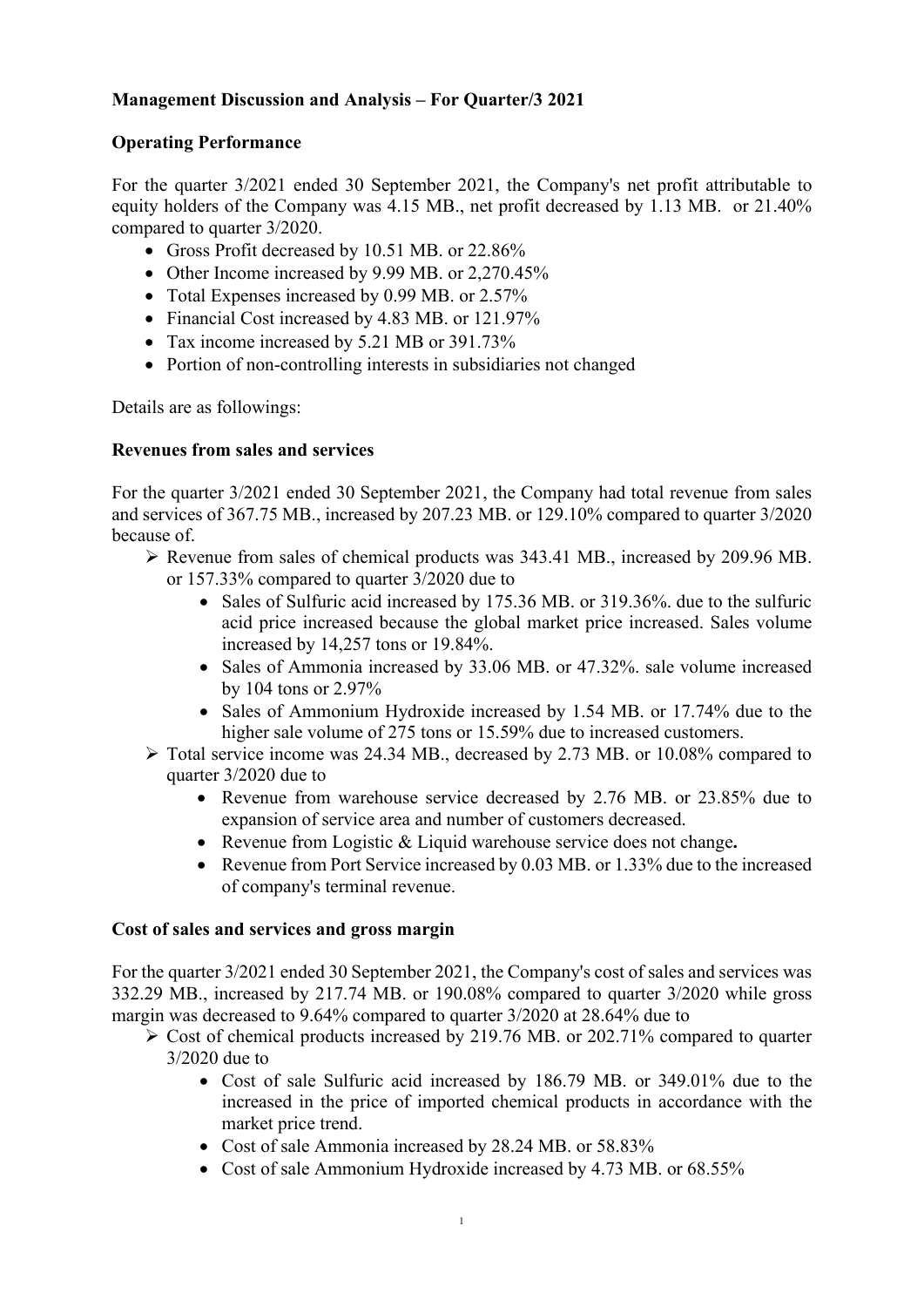- $\triangleright$  The gross margin of chemical products decreased by 9.80 MB. or 39.14% effecting to gross margin ratio decreased to 4.44% compared to quarter 3/2020 at 18.76% due to the higher cost of chemical products.
- $\geq$  Cost of services decreased by 2.02 MB. or 32.90% compared to quarter 3/2020 due to decreased warehouse service cost.

### **Other income**

For the quarter 3/2021 ended 30 September 2021, the Company had income that not related to the main business of 10.43 MB., increased by 9.99 MB. or 2,270.45% compared to quarter 3/2020, resulting from

- Gain from exchange rate increased by 5.94 MB.
- Profit from disposal of property 2.82 MB. from sale of scrap metal after demolition to unrelated company.
- Doubtful debt reversal increased by 1.15 MB.
- Interest income increased by 0.10 MB
- Reduce payments for obsolete products increased by 0.08 MB.
- Other income decreased by 0.10 MB.

## **Total expenses**

For the quarter 3/2021 ended 30 September 2021, the Company had total expenses of 39.58 MB., increased by 0.99 MB. or 2.57% compared to quarter 3/2020 due to

- $\triangleright$  Selling expenses decreased by 0.18 MB. or 1.99%, due to reduced maintenance costs 0.31 MB., other selling expenses decreased by 0.09 MB. and transportation to the customer increased by 0.22 MB. from increased in sales volume of ammonia products.
- $\triangleright$  Administrative expenses increased by 1.17 MB. or 3.96% resulting from
	- Estimated demolition costs increased by 2.20 MB.
	- Depreciation increased by 0.81 MB.
	- Employee expenses decreased by 0.86 MB.
	- Other administrative expenses decreased by 0.98 MB.

### **Financial Costs**

For the quarter 3/2021 ended 30 September 2021, the Company had Financial Costs of 8.79 MB., increased by 4.83 MB. or 121.97% From TFRS16, Lease agreements increased by 3.94 MB. and interest on loans from financial institutions increased by 0.89 MB. when compared to quarter 3/2020.

### **Financial Position**

From the Company's financial statement as at ended 30 September 2021, the Company had total assets of 3,506.50 MB., total liabilities of 2,563.96 MB., Non-controlling interests of subsidiaries loss 2.43 MB. and Total equity attributable to owners of the company of 944.97 MB. or book value of 0.87 Baht per share, and at the end of 2020, the Company had total assets of 2,839.63 MB., total liabilities of 1,914.28 MB., Non-controlling interests of subsidiaries loss 2.17 MB. and Total equity attributable to owners of the company of 927.52 MB. or book value of 0.85 Baht per share.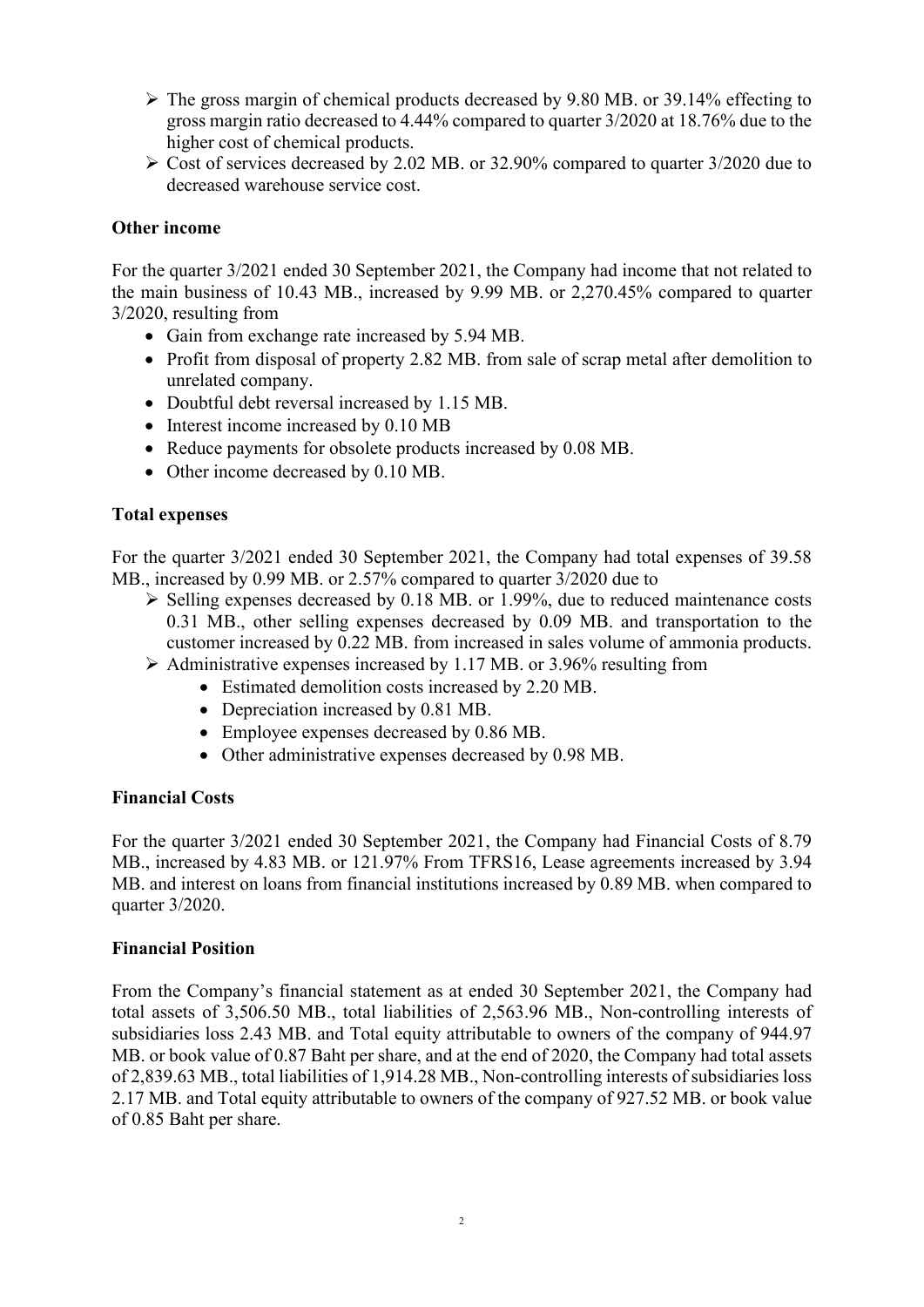As at 30 September 2021, the Company' had a working capital in cash of 328.14 MB., with enough for current operation business. The significant changed for financial position of the Company are as follows.

- $\triangleright$  As of 30 September 2021, the Company's total assets were 3,506.50 MB, increased by 666.87 MB. or 23.48% compared to the end of year 2020 as per following details
	- Cash and cash equivalents of 328.14 MB., increased by 219.37 MB. or 201.68% from net cash provided from Investing activities compared to last year.
	- Trade accounts receivable and other current account receivables were by 148.19 MB., decreased by 30.84 MB. or 17.23% from Advance payment to suppliers decreased by 30.59 MB. input VAT undue decreased by 14.76 MB., Operating receivables increased 10.56 MB. and other current account receivables increased by 3.95 MB.
	- Inventories were 175.26 MB., increased by 133.49 MB. or 319.58% from Goods in transit Sulfuric acid increased by 106.19 MB., Ammonia increased by 26.25 MB., Supplies and others increased by 1.03 MB., Ammonium Hydroxide increased by 0.13 MB., Gypsum bags decreased by 0.11 MB.
	- Other current financial assets decreased by 1.81 MB. or 19.28% from the Deposit as collateral for Trade Credit Facilities with Financial Institutions decreased.
	- Others current asset of 9.76 MB., increased by 8.06 MB. or 474.12% from the Deposit for importing goods.
	- Non-current assets or disposal groups classified as held for sale decreased by 13.98 MB. or 100.00% Because of demolition unused factory buildings and disposal scrap metal after demolition to non-related company.
	- Property, plant and equipment (PPE) of by 1,770.27 MB., increased by 451.34 MB. or 34.22% due to from Purchase and investment of PPE during the year of 512.08 MB., which consists of invest Fuel Tank Farm project of NFCT about 421.46 MB. NFCW by 44.54 MB. the purchase of assets and equipment of NFC 46.08 MB., net depreciation decreased by 48.93 MB., and classified an held for sale decreased by 7.16 MB., Because of demolition unused factory buildings and disposal scrap metal after demolition to non-related company and Allowance for impairment increased by 4.65 MB.
	- Right of use asset by 938.84 MB., decreased 38.13 MB., or 3.90%
	- Other non-current asset of Baht 91.07 MB. decreased 70.75 MB. or 43.72% due to amortized for the advance of subsidiaries' construction Fuel Tank Farm project.
- $\triangleright$  As of 30 September 2021, the Company had total liabilities of 2,563.96 MB., increased by 649.68 MB. or 33.94% compared to the end of year 2020.
	- Bank overdraft and short-term loan from financial institution of 208.14 MB., increased by 114.63 MB. or 122.59% from increased usage credit facilities (LC/TR/PN) with financial institutions.
	- Trade accounts payable and other current account payable of 328.98 MB., decreased by 45.72 MB. or 12.20% due to net trade account payable increased by 122.43 MB., Other trade payable decreased by 168.15 MB. of project NFCT Fuel Tank Farm decreased 226.41 MB., Other account payable decreased 0.38 MB. Deposit received in advance increased by 58.64 MB.
	- Long-term loans from financial institutions by 1,054.66 MB. increased by 565.50 MB. or 115.61% from Fuel Tank Farm project NFCT.